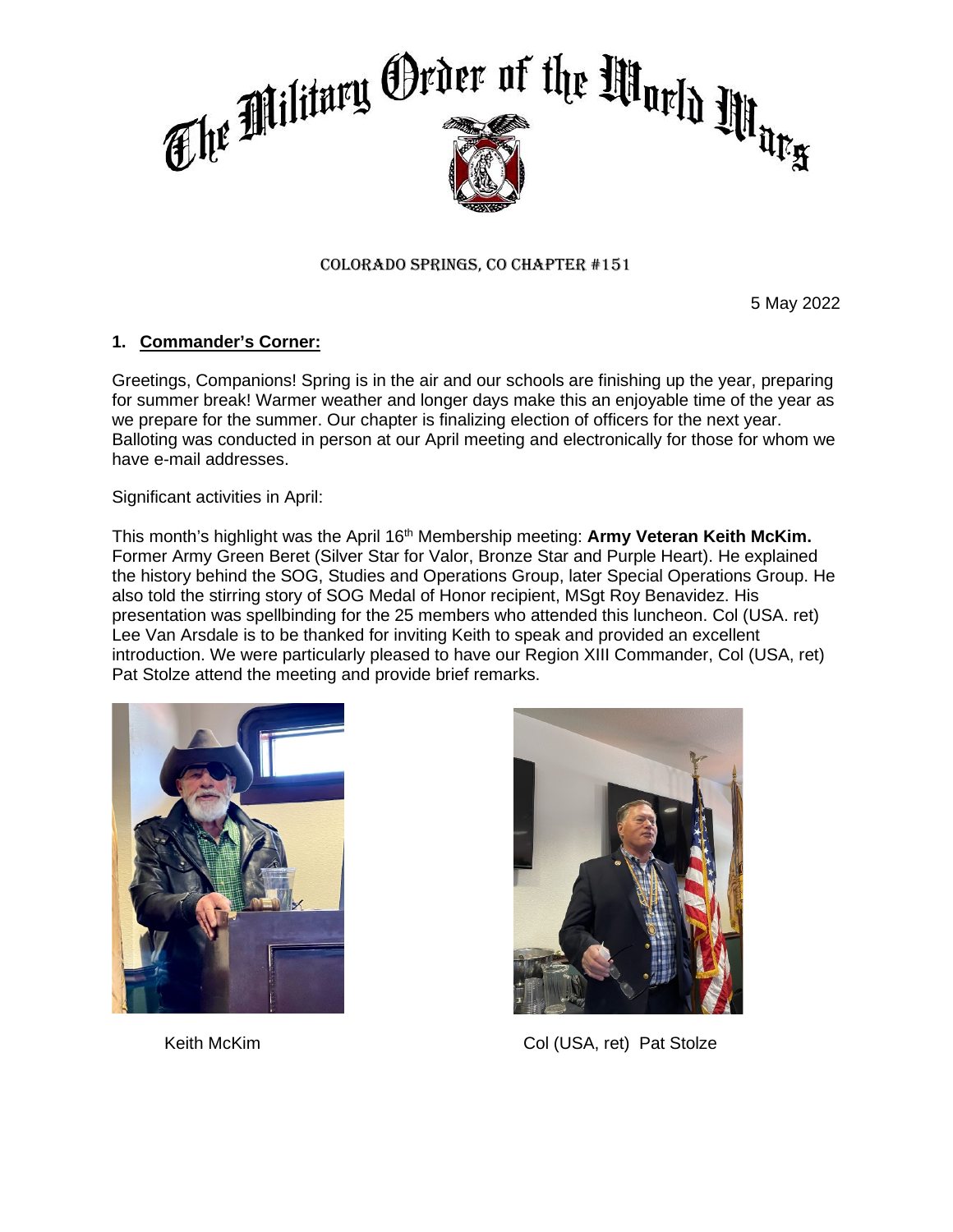

Certificate to Keith McKim



Steve Shambach presents Lee and Marilee Van Arsdale and Keith McKim

Looking ahead, this is also the month our Chapter presents JROTC and ROTC awards to program exceptional performers. In addition, we have and will continue to present certificates to Eagle Scout and Girl Scout Gold Award Recipients. Our operating year ends June 30<sup>th</sup>, so we will be reporting our year end Chapter Activities and submit our programs to compete at the National level within our category of medium sized chapters.

# **2. Administrative**

Member Birthdays: Best wishes for the following companions:

**May:** CDR Brian Gauck – 12 May; Lt Col Paul Willey – 13 May; Lt Col John Snider – 15 May;  $\overline{\text{LTC}}$  Phillip Mallory II – 18 May; Col Robert Smith – 18 May; Col James Taylor – 21 May; Col A.J. Gerathy – 23 May; LTC Michael Berendt – 24 May

**June:** Maj Dean Rizzo – 5Jun; Maj Helinski – 8 Jun; Mr. Walter Roy – 8 Jun; Lt Col Richard Peters – 12 Jun; Maj William Frier – 16 Jun; CPT Daniel Monroe – 16 Jun; LTC Chad Henderson – 20 Jun; Lt Col Ulysses Swift – 28 Jun; Lt Col Jo Carroll – 30 Jun

# **3. Staff Reports**

- **a.** Monthly Staff Report. Staff Meeting held on April 14th. The following are items of interest:
- **b.** Treasurer's Report. Mike Berendt. (April)

| CDs:<br>Checking:  | \$12,205.98<br>\$4,986.70 | E |
|--------------------|---------------------------|---|
| Savings:<br>Total: | \$101.12<br>\$17,293.80   | & |

xpenses: Patty Jewett Luncheon; plaques engraving

c. We received the annual Membership Dividend of \$1966.03 from National MOWW based on our Perpetual Member strength!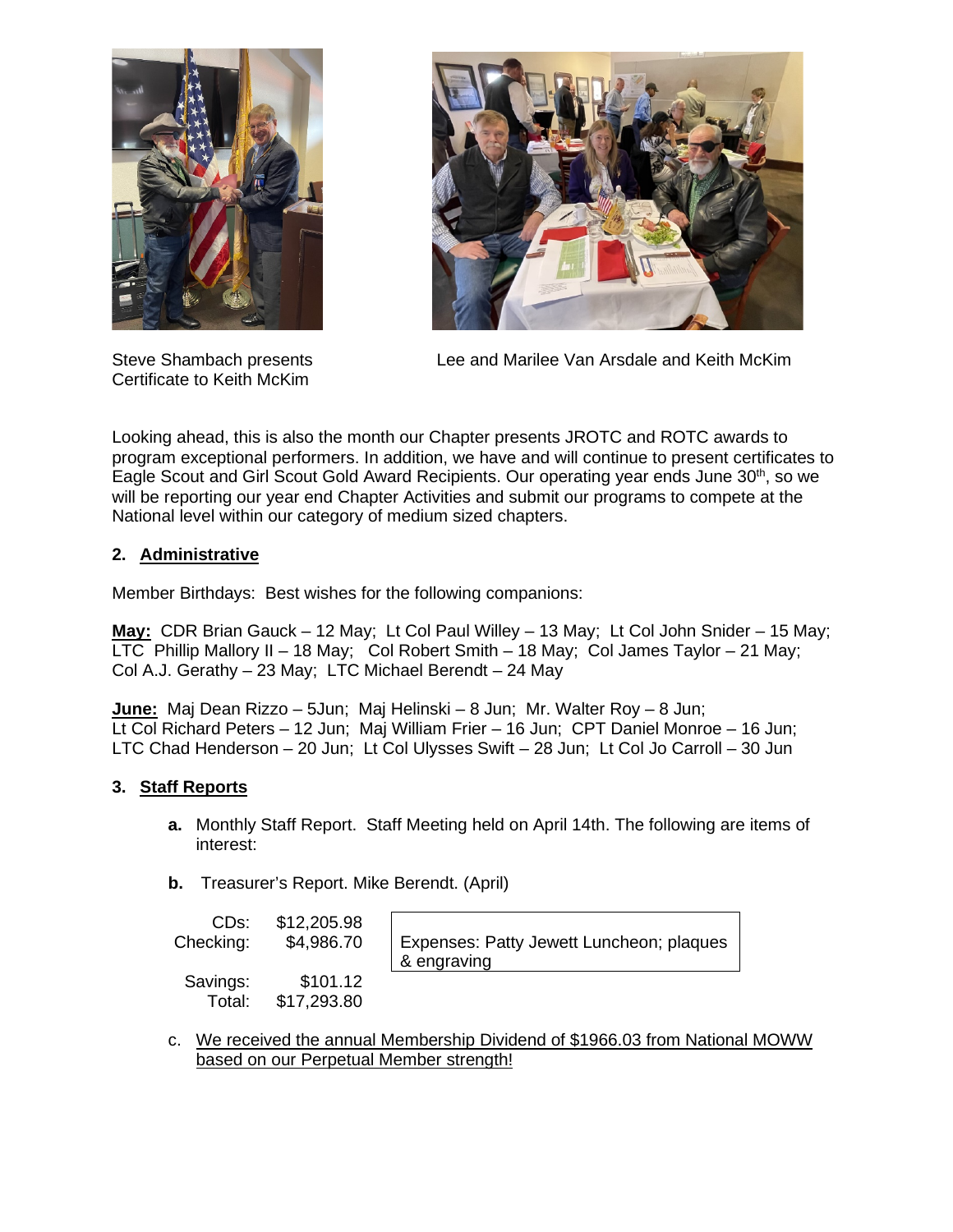e. Adjutant Membership Report-Ulysses Swift

| Current number of members   | 77 | Change since last month |
|-----------------------------|----|-------------------------|
| <b>Residing in Colorado</b> |    |                         |
| Members over age 75         | 23 |                         |
| Members below age 75        |    |                         |

# **4. Committee Reports**

a. ROTC/JROTC- **We need someone to take over this program. Contact Mike Berendt if you are interested in helping.** - Mike Berendt and Ulysses Swift have prepared Award of Merit Certificates and Medals for outstanding performers from 20 ROTC/JROTC programs. These students have been recommended by their Military Department Heads and will receive their MOWW awards during school award ceremonies.

b. Patriotic Education-Planning continues for this year's conference. Contact Steve Shambach if you are interested in learning more about the conference or would like to volunteer.

c. First Responders-Dr. George Reed. The Fireman's Awards Banquet is scheduled for June 10th, and our chapter will sponsor a table. George has arranged to have our May Guest Speaker, Judge David Shakes, present on the topic of the Veteran's Court (details below).

d. Programs-Steve Shambach

(1) May 14: General Membership Meeting. Veteran's Court Judge David Shakes.

(2) June-No General Membership meeting. RMYLC conducted 20-24 June at UCCS

(3) July  $28<sup>th</sup>$ , Thursday evening (T) LCdr (USN, ret) Coy Ritchie, Commander Denver MOWW Chapter, regarding his Navy experiences and installation of officers.

 e. Rocky Mountain Youth Leadership Foundation (RMYLF) and RMYLC-Steve. 132 applications were received and invitations are out to fill the 99 spaces for this year's conference.

 f. Scouts: Kerm Neal headed up the presentation of several MOWW Certificates to Eagle Scouts at their Courts of Honor. This provided the opportunity to promote and publicize MOWW and invite new members to join our Chapter. Photos of the ceremonies are posted on our website.

# **5. Old Business**

a. **Recruiting New Members!** Our goal is to recruit 6 new members this year. We only have 2 more months to meet this goal. So far, we have recruited 3 new members and will have a  $4<sup>th</sup>$  by the end of May. You can help us get to our goal by signing up a new member!

(1) Volunteer Solicitation. We are soliciting from membership volunteers for the following vacant positions (please go to MOWW website for job descriptions if you are interested in these positions). These are non-elected positions.

- Historian (Priority Position Steve would like filled)
- Public Relations (Priority Position Steve would like filled)
- Marshall
- Chaplain
- Judge Advocate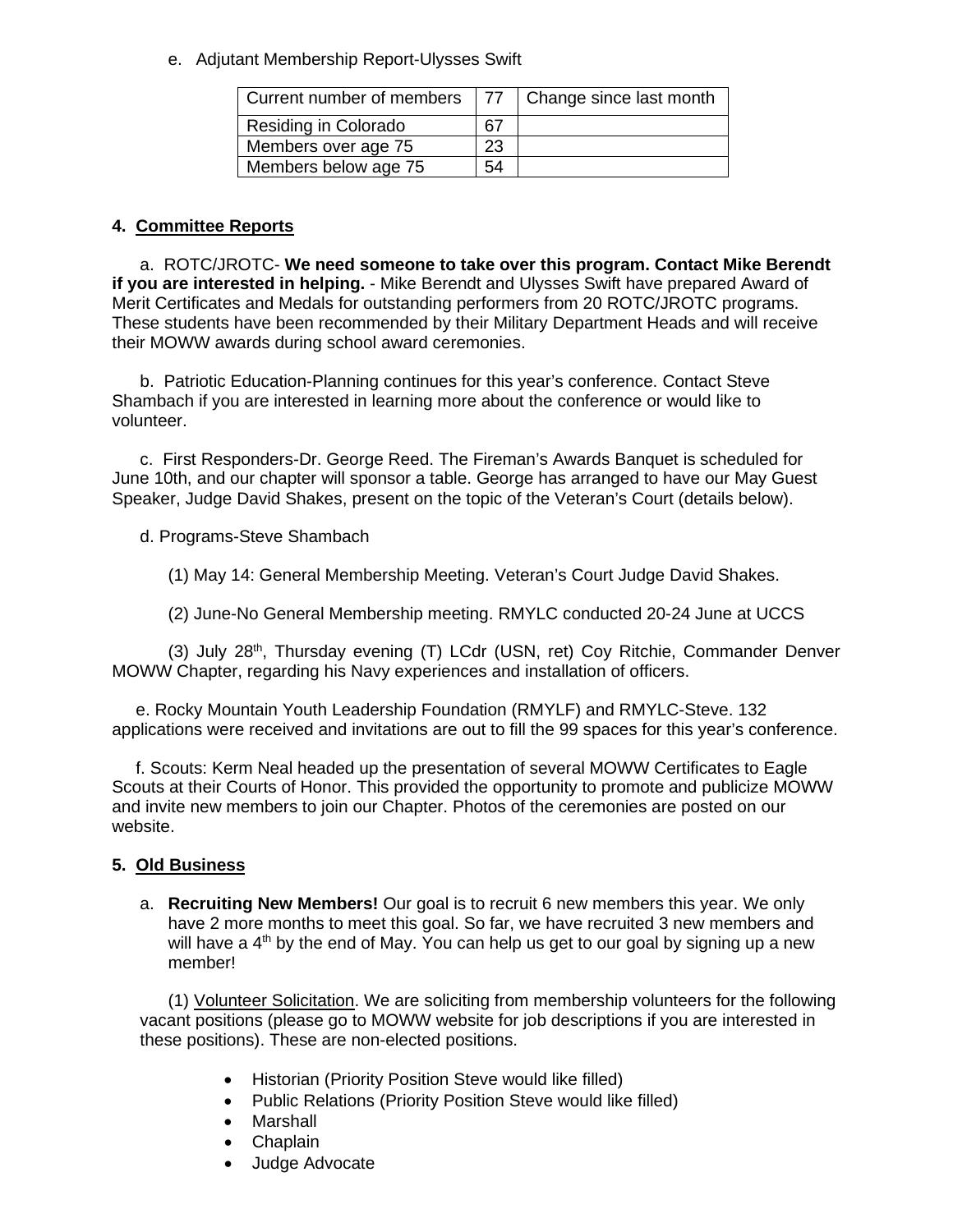b. National Convention. The next MOWW National Convention is in Pensacola, FL 4-8 August. Information is provided in the current issue of Officer Review. This is a very worthwhile gathering of MOWW members nationwide, including Puerto Rico. I encourage you to consider attending to learn more about MOWW and meet other Commanders, staffs and members. You can register at the MOWW Website [www.moww.org](http://www.moww.org/)

**6. New Business.** Region XIII Meeting was held on 7 April. Region XIII is planning to submit to host the National Convention in 2024.

### **7. Next Staff Meeting:** Thursday, 12 May, 1700 at Hill House.

# **8. Next Chapter Meeting: Saturday, 14 May 2022**

**When:** Social time at 1100 (cash bar); Call to Order at 1130; Lunch at 1145; Adjourn at 1330 **Where:** Patty Jewett Golf Course, 900 East Espanola, Colorado Springs, CO 80907 **Speaker: Honorable David Shakes**. Judge Shakes has served as a District Judge since March 2003. Judge Shakes came to Colorado in 1979 when he was stationed at Fort Carson as an Army Judge Advocate. While on active duty in the Army Judge Shakes served as a claims officer, prosecutor, and defense counsel. After leaving active duty in 1983, he remained active in the Army Reserve. Judge Shakes, as a Colonel served as the Commander of the trial judges of the Army Reserve. He is a strong advocate for veterans and presides over the  $4<sup>th</sup>$  Judicial District Veterans Trauma Court. Ours was the first specialty court for veterans in Colorado and one of the first in the nation. The Veterans Trauma Court (VTC) is a state and grant funded problem-solving court that provides an alternative to incarceration for U.S. military veterans and active-duty military personnel with trauma spectrum disorders and/or substance abuse issues who have proven to be high risk and high need. Judge Shakes has been active in community activities to include Vice President (Finance) of the Pikes Peak Council, Boy Scout of America, and President of the East Colorado Springs Rotary Club. Judge Shakes graduated from Lehigh University with a B.A. with highest honors in 1975 and from the University of Pittsburgh School of Law in 1978. Additionally, he received the Master of Strategic Studies degree from the U.S. Army War College in 2003.

**Reservations Required: Please RSVP no later than 11 May 2022 to LTC Mike Berendt, [berendt478@aol.com;](mailto:berendt478@aol.com) (410)908 6777 and CC: Steve Shambach, [shambachsm@msn.com;](mailto:shambachsm@msn.com) (719)447-5505**

**Cost:** \$25.00 per person, cash or check only please

**Attire:** Casual for men; comparable for women. Wear your MOWW nametag and paraphernalia!

### **Questions?** CONTACT: Stephen Shambach 719-447-5505 **[shambachsm@msn.com](mailto:shambachsm@msn.com)**

For the Good of the Order.

Steve Shambach, COL, USA (Ret) Colorado Springs Chapter Commander H: 719.481.4776; C:719.447.5505 [shambachsm@msn.com](mailto:shambachsm@msn.com)

### **"It is nobler to serve than to be served"**

Attachment: Contribution/Pledge Form